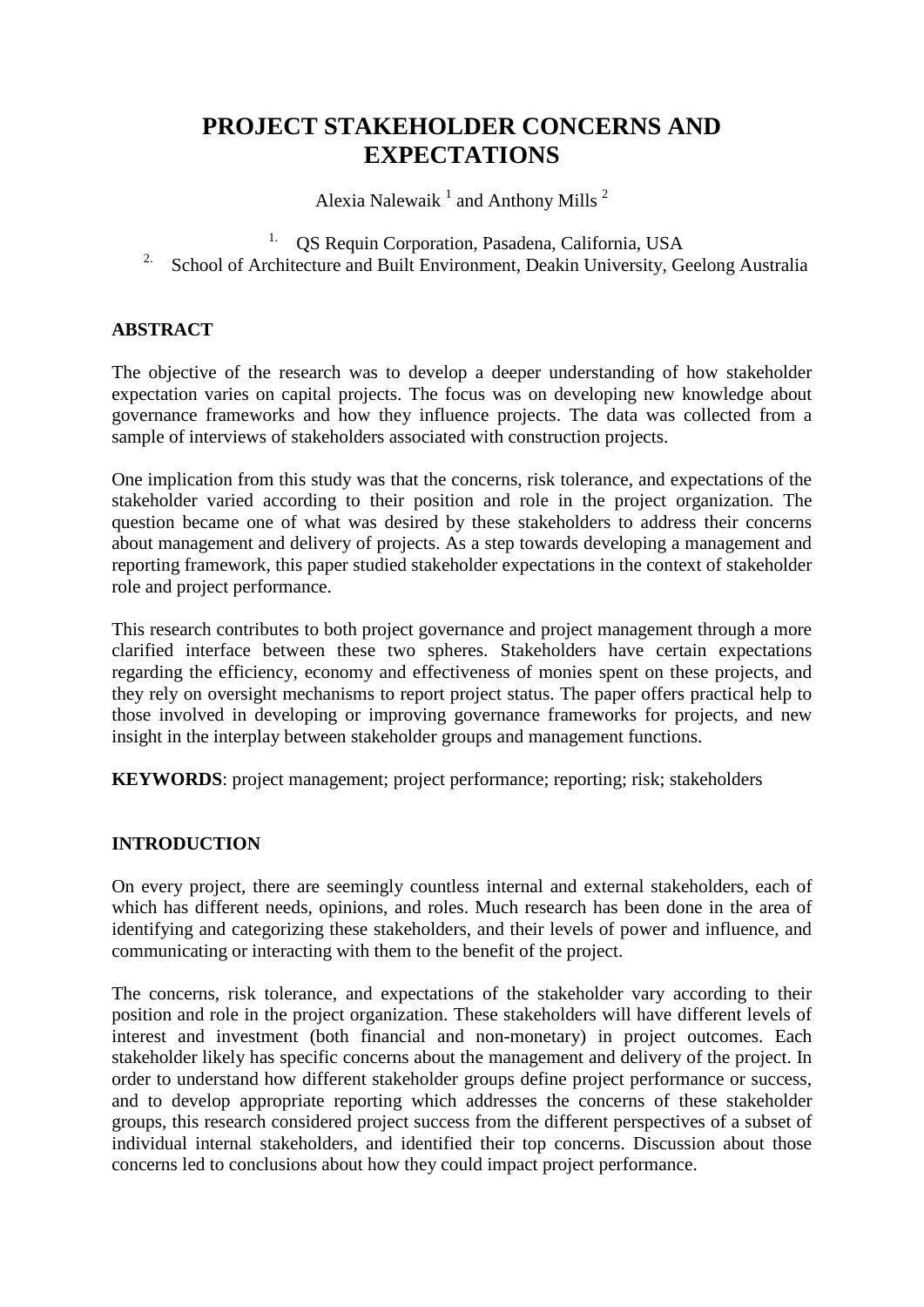#### **LITERATURE REVIEW**

There are many different approaches to defining stakeholders. Some place considerable emphasis on fiduciary or contractual obligations (Orts and Strudler, 2002). Others, such as (Freeman, 1984), consider a stakeholder to be "… any group or individual who can affect or is affected by the achievement of the organization's objectives." For the purposes of this paper, we adopt the definition by (Bourne and Walker, 2005), in which stakeholders are "… individuals or groups who have an interest or some aspect of rights or ownership in the project, and can contribute to, or be impacted by, the outcomes of the project."

The list of stakeholders on a project can be substantial, including: employees, contractors, suppliers, governing bodies, financiers, clients and end users, the general public, unions, special interest groups, and even future generations. Some of these stakeholder groups will have more influence than others, due to the nature of their relationship to the project and Owner. The list of stakeholders with which the project team invests time and energy is thus often narrowed down to those who have the greatest ability to positively or negatively impact the project. Literature from the Project Management Institute (PMI, 2008) indicates that project stakeholders typically comprise a project manager, the customer / end user, performing organizations (the firms whose employees directly participate in realizing the project), project team members, the project management team, project sponsor, other people of influence, and the project management organization (PMO).

The most popular approach to managing stakeholders is to categorize them into several groups depending on their relative position in the project, level of involvement in the project, or legal relations between them and the project. Project-specific stakeholders may include the project sponsor, end users, client (Owner), and core project team members, together with community, 'shadow' team members (people who have informal relations with the project), and external groups (Walker 2003).

However, stakeholders may also be defined in a more granular fashion. This particular research focuses on four subsets of internal stakeholders. Such stakeholders have an official or contractual relationship with the project or organization (Winch, 2004) or are directly involved in decision-making processes for the project or organization (Atkin and Skitmore, 2008). (Rowlinson and Cheung, 2008) further divide stakeholders into classes of upstream stakeholders (customers and end users), downstream stakeholders (contractors and suppliers), external stakeholders (independent concerned parties and general public), invisible stakeholders, and project stakeholders (champion and delivery team). (Moodley et al, 2008) divide stakeholders into explicit stakeholders (owners and others with direct financial interests), implicit stakeholders (end users), implicitly recognized stakeholders (government and community), and other unknown stakeholders.

Because stakeholders can affect project outcomes, the definition of project success needs to be understood from the perspectives of different stakeholder groups, and should also consider the varying levels of interest and investment in project outcomes by different stakeholders (Newcombe, 2003). The definition of project success may vary from stakeholder to stakeholder, and may even conflict; depending on which stakeholder perspective is considered, a project may conceivably be both a success and a failure at the same time (Nalewaik, 2011). The organization must therefore adopt a stakeholder perspective when focusing on project outcomes (Nalewaik, 2011). (Walker & Bourne, 2005) identified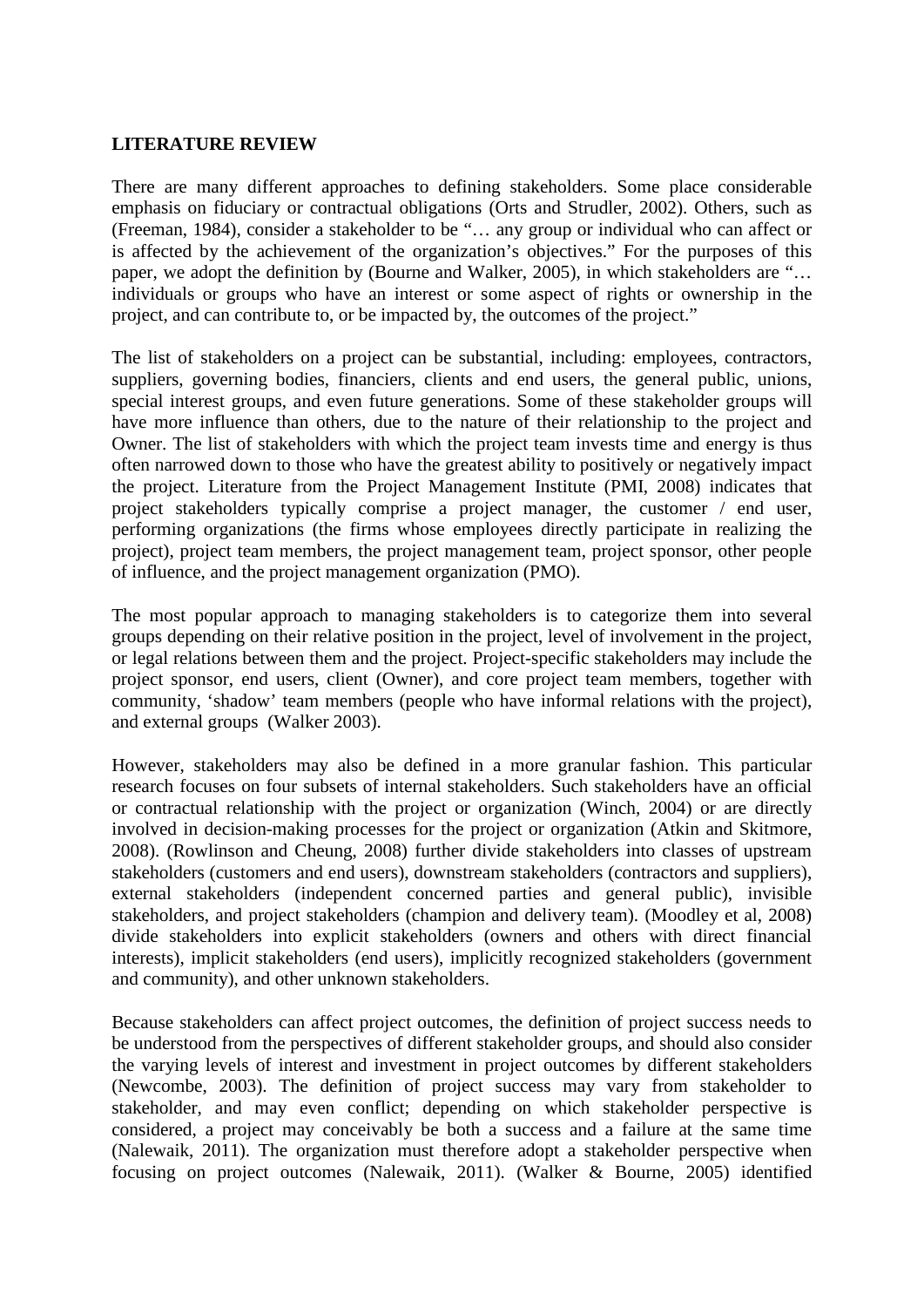different kinds of potential stakeholder influence and impact on projects, such as efforts to cancel the project, change an aspect of the project, affect project scope, sway technical direction, reduce funding, or require specific reporting. Stakeholders can and will impact projects in both positive and negative ways. Because stakeholder support is crucial to project success, these concepts have become a key tenet in project management. Here, we define project management as "… the process of adapting the specifications, plans, and approaches to the different concerns and expectations of the various stakeholders" (PMI, 2008).

The hierarchy of stakeholders creates a network of interdependencies, accountability, and obligations (Nalewaik, 2011). Members of the project team tasked with delivering the project have a responsibility to appropriately advise and inform stakeholders, and they presumably have the experience and knowledge by which to do so (Morledge, 2010). Certain stakeholder groups may have little or no experience with construction, and consequently they may depend heavily on the project team for information on project status and guidance toward a successful project outcome (Morledge, 2010).

This research categorized stakeholders into four groups, namely; Owner Administration, Facilities Management, Project Management, and Construction Management. The next section of the paper describes how the research instrument was developed to explore the impact of stakeholder influence on project success.

# **DATA AND METHODOLOGY**

For this research, data was gathered from 25 publicly-funded capital programs in the United States of America (California). The project types included healthcare, higher (postsecondary) education, and K-12 education. The capital programs varied in size from US\$500 million to US\$6 billion.

Four stakeholder groups were selected for in-depth interviews conducted as part of program audits. Within this population, 954 stakeholders were asked to identify their biggest challenges and areas of concern, and were given an opportunity to provide context and depth in their free answers. Answers were transcribed at the time of the interviews, verbatim. The internal stakeholder groups interviewed included Project Managers, Construction Managers, Owner Administration (executive level), and Facilities Management. Using the distinctions identified above in the literature review, the stakeholder groups represented internal stakeholders in official upstream (Facilities Management and Owner Administration) or contractual downstream (Project Management and Construction Management) capacity. Both explicit stakeholders (all four stakeholder groups) and implicit stakeholders (Facilities Management and Owner Administration) were represented.

Owner Administration interviews included college presidents, school principals, and C-level executives in the Owner organization. These individuals were included during the project planning process, as their strategic planning and functional needs ultimately determined the design of the facilities and timing of the projects. They and their constituents were also end users of the facilities; the number of constituents could be extensive, including Facilities Management staff, employees, students, patients, neighbors, and the general public. The individuals interviewed worked closely with staff from both Project Management and Construction Management.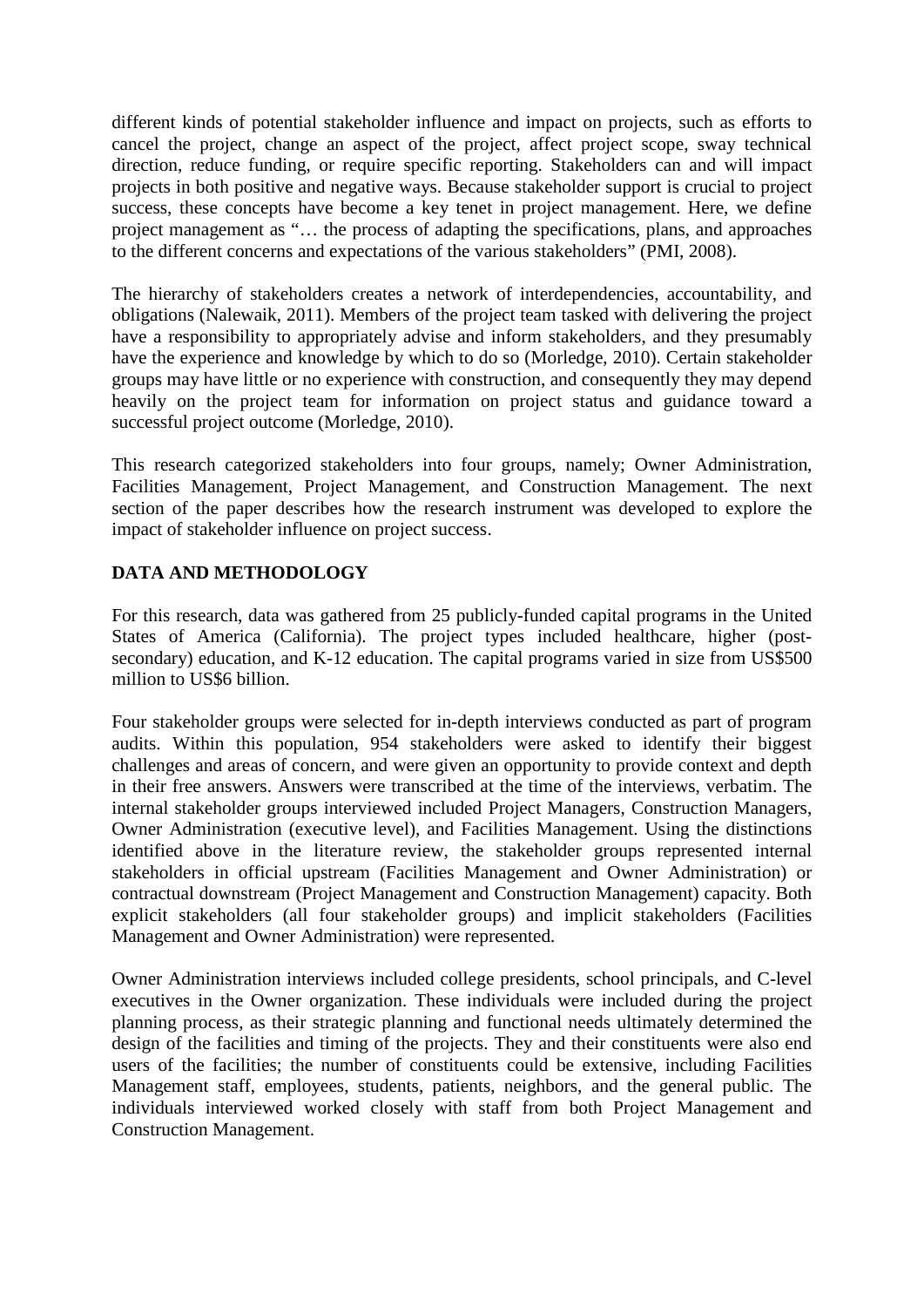Facilities Management interviews included facilities managers, who were sometimes included during the project planning process and who would ultimately be responsible for maintaining the facilities along with their facilities and maintenance staff. These people were employed by and accountable to Owner Administration.

Project Management interviews included project managers and regional project managers, who were responsible for the oversight and delivery of the projects along with their project management staff. The project management group was also tasked with generating periodic (often monthly) project status reports. These individuals were contracted to and thus accountable to Owner Administration (and Facilities Management), and all their implied internal and external stakeholders.

Construction Management interviews included construction managers, who were responsible for the timely and satisfactory construction of the projects along with their construction management staff. Field data from construction contribute to project status and risk reports. These people were directly accountable to Project Management, and ultimately accountable to both Owner Administration and Facilities Management, and all their implied internal and external stakeholders. Depending on the Owner entity, Construction Management was contracted to either Project Management or Owner Administration.

The next section of the paper presents the results of the interviews, and offers an explanation of how stakeholders can impact both status reports and definitions of project success.

#### **RESULTS**

The top three concerns for each stakeholder group are shown in Table 1, below. Where there is a statistical tie, several results are listed.

| <b>Top</b><br><b>Concerns</b> | Owner<br>Administration                                                                          | <b>Facilities</b><br><b>Management</b>     | Project<br><b>Management</b>                              | <b>Construction</b><br><b>Management</b>                                             |
|-------------------------------|--------------------------------------------------------------------------------------------------|--------------------------------------------|-----------------------------------------------------------|--------------------------------------------------------------------------------------|
| 1                             | -Communication                                                                                   | -Staffing<br>(Financial)                   | -Communication<br>-Teamwork with<br>other<br>stakeholders | -Communication                                                                       |
| $\mathbf{2}$                  | -Project cost                                                                                    | -Communication                             | -Staffing<br>(Turnover)                                   | -Policies $\&$<br>procedures<br>(timeliness /<br>bureaucracy)                        |
| 3                             | -Managing<br>expectations<br>-Teamwork with<br>other<br>stakeholders<br>-Staffing<br>(Financial) | -Policies $&$<br>procedures<br>(standards) | -Project cost                                             | -Contractor<br><i>issues</i><br>-Managing<br>expectations<br>-Staffing<br>(Turnover) |

**Table 1:** Top three stakeholder concerns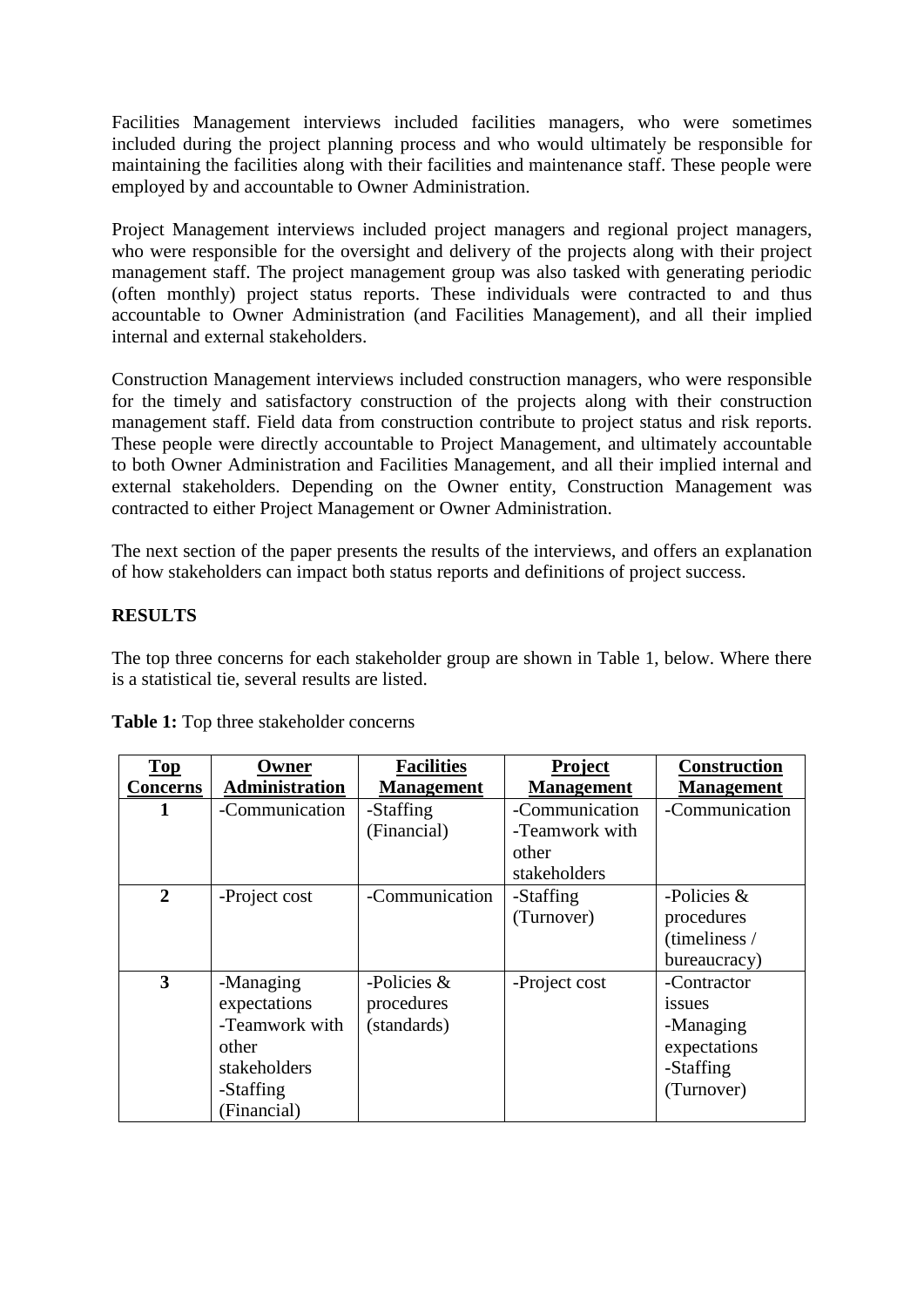The interviews provided deeper understanding of dynamics within the stakeholder matrix. Where both Owner Administration and Construction Management expressed concerns about managing expectations, one can see reflected in the answer the relationship between the two stakeholder groups. A similar push & pull was shown in the "teamwork" concerns stated by Owner Administration and Project Management.

In addition, the interviews provided context and clarification regarding the responses. At first glance, the "staffing" concern identified by three stakeholder groups appeared to reflect a universal issue. However, further explanation by the interviewees made it clear the concern was not exactly the same. For Facilities Management and Owner Administration, the Staffing (Financial) concern was financial; public funding was provided for design and construction of the new facilities, but no additional funding was provided for hiring additional staff to maintain those new facilities. In contrast, the Staffing (Turnover) concerns by Project Management and Construction Management were related to changes on the project team; when staff accepted jobs elsewhere, institutional knowledge was lost, and qualified replacements were difficult to find.

Other stakeholder concerns, which did not rank in the top three for any of the four stakeholder groups, included:

- **Trust**
- $\blacksquare$  Project planning
- Conflicting priorities  $&$  urgency
- Politics
- **Safety**
- Documentation
- Project schedule
- Scope creep
- Satisfying the client / stakeholders
- Too many meetings
- Accuracy in reporting
- Change management
- Chain of command

The next section of the paper address the issues associated with each of the stakeholder groups, and their potential impact on both project performance and reporting.

# **DISCUSSION**

Scholars and industry practitioners alike have for many decades been attempting to investigate and identify the key factors that lead to project success. Capital projects attract a large number of individuals, organizations, and companies who interact with each other and influence the project in many ways. Once these stakeholders have been identified, measures of effectiveness can be developed against which their impact can be evaluated, governance developed to address the reporting and approvals structures, and mitigation put in place for potential conflicts between stakeholders. The topics of reporting and project performance, below, illustrate two key areas likely to be impacted by stakeholder diversity.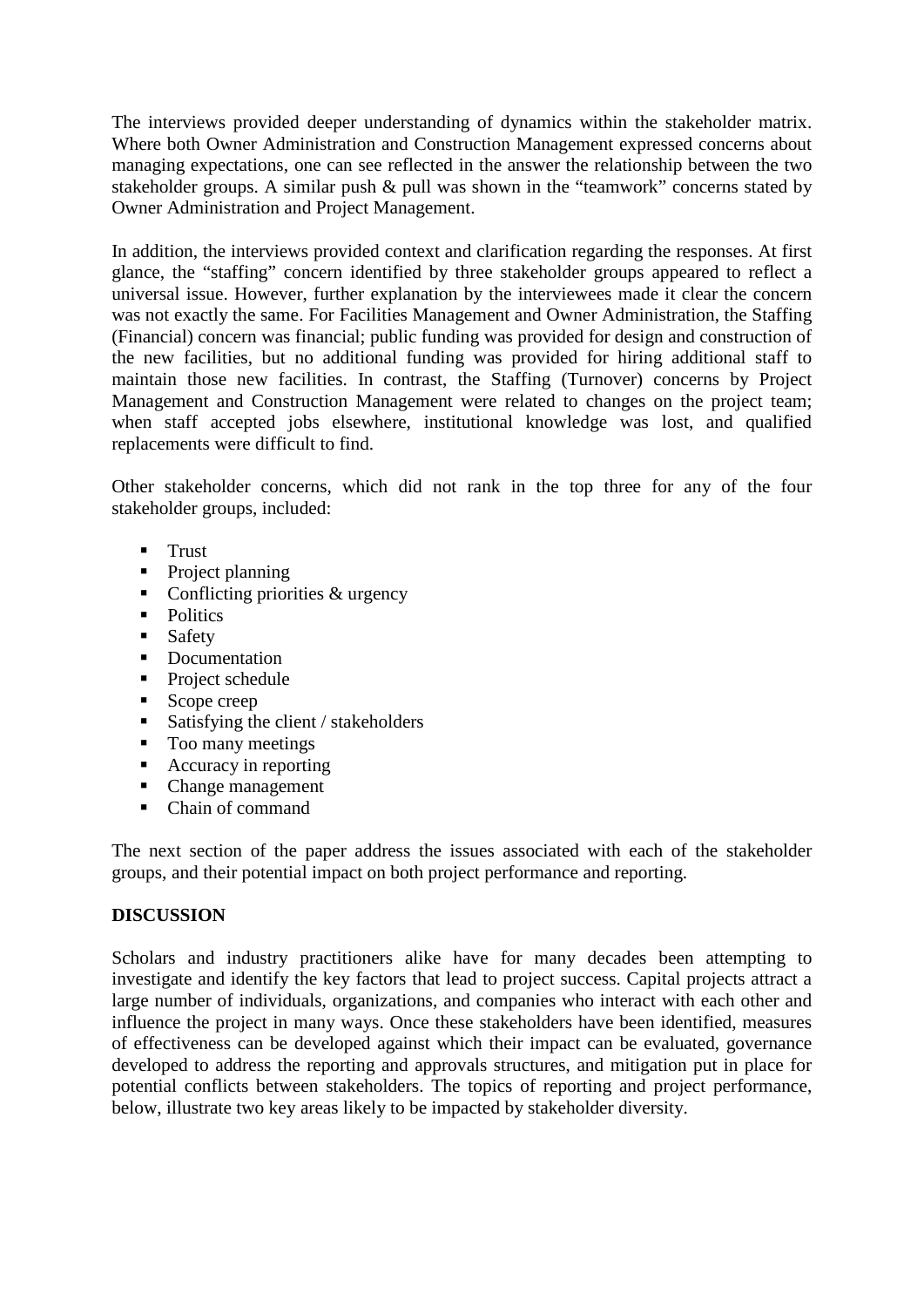#### **Project Performance**

In recent years, many researchers hold the view that project success concerns not only the iron triangle of cost, time, and quality, but also the satisfaction and effective management of the stakeholders involved (McElroy, B. and Mills, C. 2000; Bourne and Walker, 2004a). In this research, it can be said that the areas of concern identified by the four stakeholder groups are risks, or elements of the project that can impact success.

Interestingly, in this research, there was not much contrast between end-user concerns (Owner Administration and Facilities Management) and those contracted to deliver the projects (Project Management and Construction Management). This was contrary to researcher expectations, and yet it was a positive finding in the sense that it showed the various stakeholder groups were ultimately more aligned on project goals and aware of shared risks than was at first perceived during the interview process. Although the relationship between the groups was at times contentious, ultimately on their top three concerns they were seen to concur.

As mentioned above, the concern expressed by both Owner Administration and Construction Management about managing expectations reflected the relationship and dynamic between the two stakeholder groups. It is not unusual in education and healthcare projects (such as those represented by this sample population) to have a passionate and outspoken group of end-user stakeholders, who often have difficulty visualizing the final product (buildings) and are not savvy about regulatory or safety restrictions, and thus tend to impact the project through late changes, even during the punchlist and closeout stage of the project. Further, the individual end-user stakeholders in education and healthcare projects have an unfortunate tendency to experience turnover; due to the duration of public construction projects, those receiving the completed building might not be the same people who provided input during the design phase. The end-users want their building to function 'perfectly' (each according to their unique definition of perfect) and address all their spoken and un-verbalized needs. The construction manager wants to build the thing according to the agreed design and specifications, with a minimum of fuss and change. As such, failure of the project management group to facilitate ongoing and continuous education of the end-users during both the design and construction phases of the project, communication between the stakeholder groups throughout all project phases and, yes, 'management' of the Owner client / end-users (as politically incorrect as that might be perceived), may have considerable negative impact on perceptions of project success – not just cost and schedule, but customer satisfaction and the very usability of the building. A similar push  $\&$  pull was shown in the "teamwork" concerns stated by Owner Administration and Project Management, wherein Project Management might be perceived by Owner Administration to have failed to adequately represent their needs when interacting with other stakeholder groups.

One Facilities Management top concern was very specific, indeed, to project success. Policies & procedures / standards reflected an urgent need by the end users to have standardized mechanical and electrical design. By standardizing these project elements across not just a project but across the entire campus or capital program, a facilities department can simplify and streamline training of facilities and maintenance staff, keep warranty and maintenance issues to a select group of manufacturers, and reduce the number and diversity of spare parts on hand (both mechanical spare parts and such things as lightbulb types). Failure on behalf of the project team to address these issues will ultimately impact the long-term cost and effectiveness of facilities maintenance, and satisfaction of the end-users.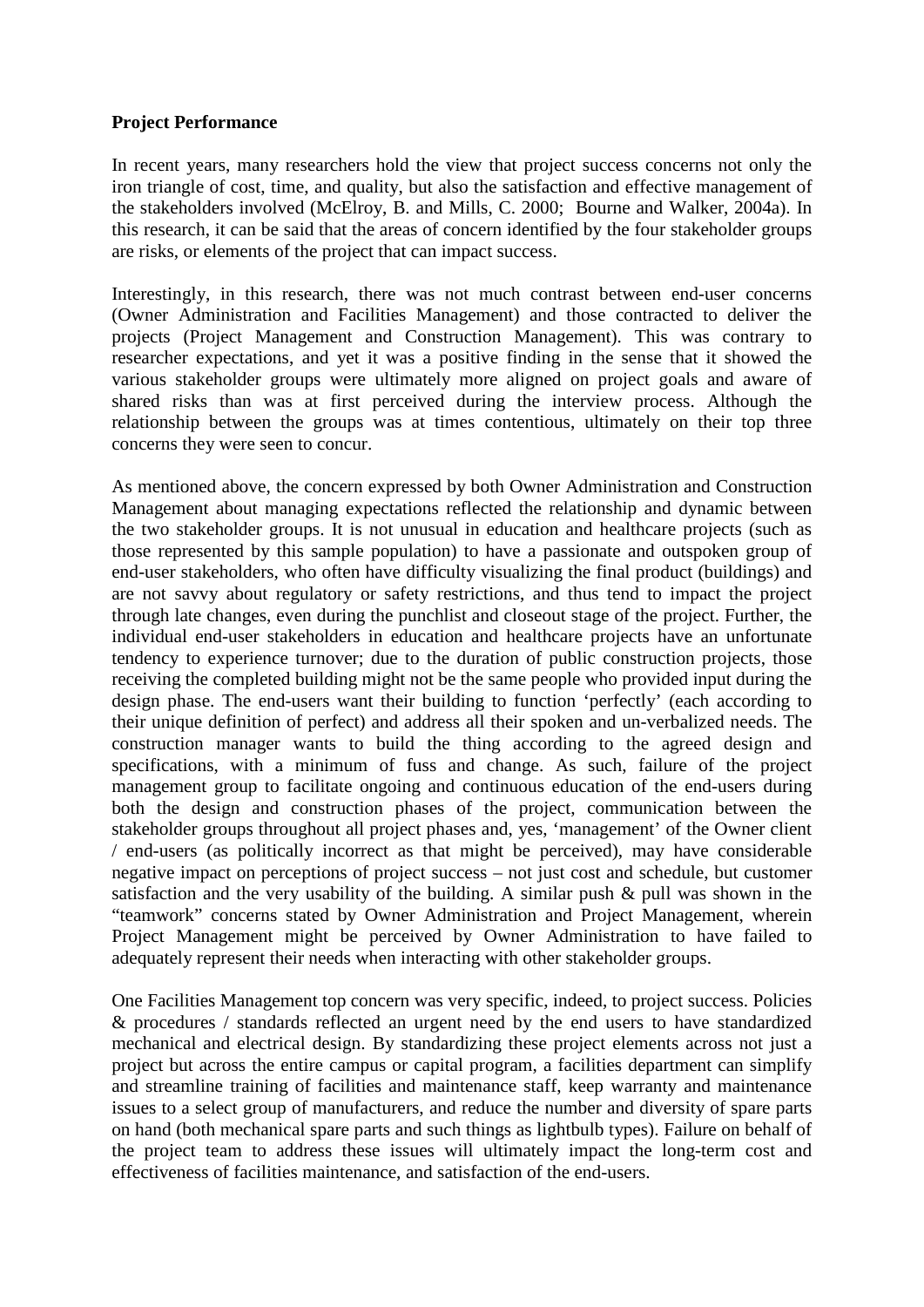Construction Management identified timeliness / bureaucracy as a primary concern, which reflected the various project management policies & procedures to be followed and approvals required in order for the project to progress. Some of those requirements are typically regulatory or statutory, but the remainder of the project management processes are often created by the project management organization (PMO). Policies and procedures are often brought to a project or program by the PMO, from other projects where they were utilized, with various inherent challenges. The processes might not have been adapted to accurately reflect the client organization, or might be overly prescriptive in their effort to manage a large and complicated capital program. Further insight was provided during the interviews – the construction management teams had two specific issues with policies and procedures. Firstly, the processes were perceived to be burdensome. Secondly, auditors discovered the processes were often not being followed, which was a symptom of both the burden and the lack of fit to the client organization. Both these issues were reflected in the concern about policies and procedures. With a mandate to complete projects on time and on budget, Construction Management was especially focused on streamlining processes and minimizing the number of procedural requirements in order to deliver the projects. To this end, timeliness and bureaucracy could impact project performance and thus project success.

The other top Construction Management concern was the issue of Contractor performance, which is a typical challenge in a public sector low-bid environment. This risk to project performance is very well known in the industry, and well documented and discussed in both research and practice.

For both Facilities Management and Owner Administration, the Staffing (Financial) concern was critical. Because public funding was provided for design and construction of the new facilities, but no additional funding was provided for hiring additional staff to maintain those new facilities, the useful life of the buildings and infrastructure would be shorter than expected. Indeed, this phenomenon has been well documented on publicly funded projects in California, and is a considerable cause for concern. We are reminded that definitions of project success are not limited to just the time of building receipt, but through the entire lifecycle of the building.

As for Project Management and Construction Management, staffing issues related to turnover on the project team could also impact project success. When staff left the projects due to having accepted jobs elsewhere, valuable institutional and project knowledge was lost, and qualified replacements were difficult to find. During the time period represented by the sample population and interviews, there was considerable investment in public projects and thus much competition for and 'poaching' of project staff, resulting in seemingly nonstop turnover on project teams. The impact on projects could not be readily quantified, but continued to be felt on project teams even years after the fact, in terms of finding documentation, maintaining relationships with both internal and external stakeholders, and understanding the history and context behind decision-making.

Other lower-scoring concerns pointed to organizational challenges within the project team and Owner, which could conceivably impact project success. These included project planning (the involvement of end-user stakeholders in the process), conflicting priorities between stakeholders, differing levels of urgency by stakeholders, the politics and stakeholder relationships inherent in public sector projects, difficulties in satisfying a diverse and everchanging stakeholder population, management of change, and chain-of-command challenges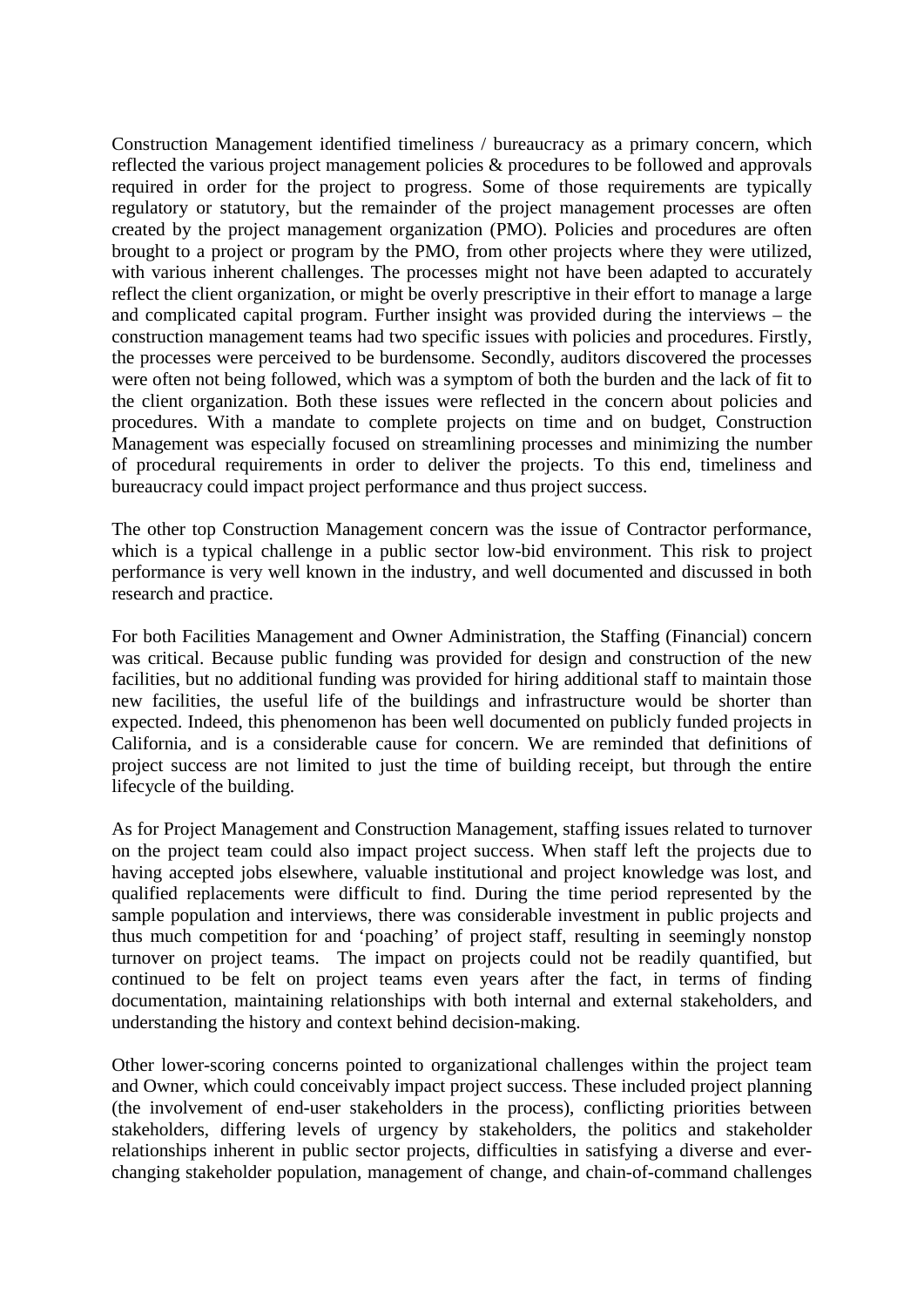which reflected often visceral reactions to the very structure of the stakeholder matrix. Many of these could easily be considered as subsets of the "managing expectations" and "teamwork" concerns discussed earlier.

Each of the above elements can be seen to relate to concepts of project performance and success, and thus each needs to be addressed satisfactorily in order to deliver the stakeholder's vision of the project.

### **Project reporting**

As can be seen in this research, communication was identified by all four stakeholder groups as a concern. A communication plan can be developed, specific to each stakeholder group, to address some of these issues.

We note that much of the necessary project communication is done through reporting, in addition to meetings, phone calls, and emails. However, the credibility and usefulness of reporting depends heavily on the report's content, distribution, comprehension, and more (US EPA, 2007). Principles of inclusiveness address the issue of how relevant a report is to stakeholders. Discussions with and understanding of stakeholders should guide reporting, to endure reports present relevant information that can be readily understood by the intended audiences. "Because the 'relevance threshold' is subjective, an organization's assessment of material issues cannot be completed without consideration of stakeholders' expectations and interests" (US EPA, 2007). Project status reports may need to be tailored to specific stakeholder groups, meaning the project team may need to generate several different reports instead of just one which is one-size-fits-all. Reports should consider the materiality of available information, and the context in which it is presented such that the report may substantively influence stakeholder decision-making (US EPA, 2007). Due to the diverse nature of stakeholders, materiality may vary according to different stakeholder groups and serves to distinguish relevant information from the wide range of data which could be included in the report.

Project cost, along with project schedule, is often a key element in project reports. Indeed, the majority of project reports focus on the same type of project elements – cost, schedule, progress made, and incidents. Of the additional concerns identified in the research, several could be addressed and possibly mitigated through project reporting. Efforts at teamwork are not often visible after the fact; team activities and team-based decision-making, could be included in reports.

Constant communication and reporting can help the project team to address issues proactively and reduce the risk of a disconnect between the finished project and stakeholder expectations.

# **CONCLUSION**

This research is a step toward understanding and analyzing the potential impact of stakeholders on public sector projects, and provides some insight to the levels of stakeholder influence on projects.

The top three stakeholder concerns identified in the research fall into two key categories: project success and communication. The discussion above offers practical suggestions for developing or improving governance frameworks for project performance (success), and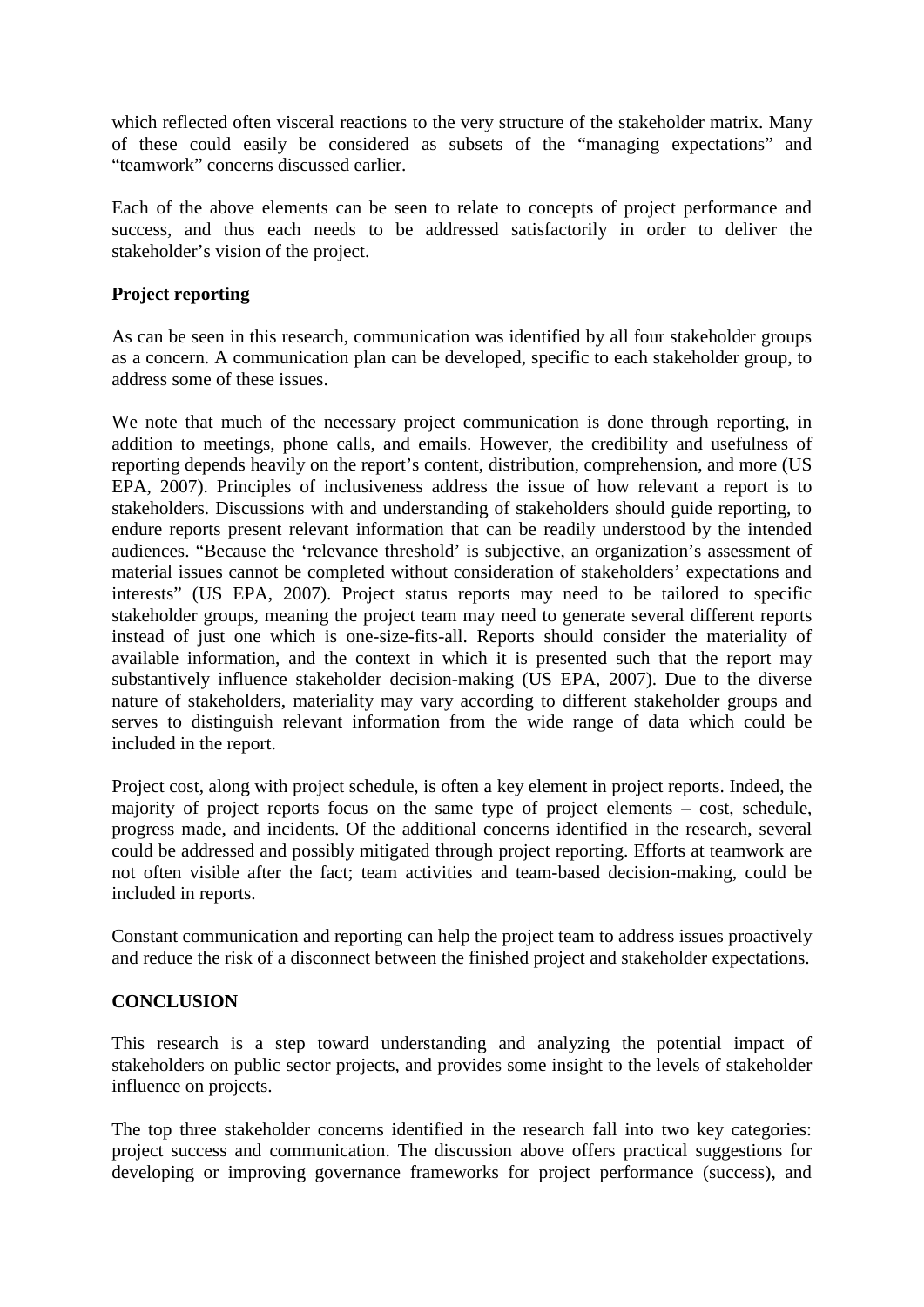insight to using periodic reporting (communication) to address the interplay between stakeholder groups and management functions.

Project stakeholders can have significant impact on a project, and as such project owners face certain challenges in managing stakeholders (and thus their project) effectively. In order to overcome these difficulties and to complete projects successfully, the project team needs to identify the various stakeholders on the project, critically identify and understand their expectations and interests, and be accurately aware of their potential influence on project. Failing to understand the most influential stakeholders might even mean failure of the project. By proactively addressing stakeholder concerns and constantly communicating issues and results, some project risk and change can be reduced, and outcomes continuously agreed. Essentially, the project team should know their intended audience, and address them accordingly in order to anticipate their needs and resolve concerns as early as possible, instead of remedying needs and concerns as problems and mismatched goals toward the end of the project.

The results of this research provide groundwork and assistance in formulating performance management and reporting strategies and engaging stakeholders on public sector projects, taking research in this field a step further by linking specific project concerns and risks to specific stakeholder groups.

Future studies may be undertaken to analyze the cost and schedule impact of stakeholder influences and determine appropriate strategies to effectively deliver the project within defined constraints.

### **LIMITATIONS OF THE STUDY**

This study analyzed a discrete subset of stakeholders on particular types of public-sector construction projects in California. A limitation of the study, therefore, lies in its generalizability. Although a substantial number of individual stakeholders were involved in the interviews, the stakeholder groups represented reflected only four types of internal stakeholders on education and healthcare projects. Thus, the findings might not be readily and firmly generalized to other countries and types of projects, or to external stakeholders, which prevents this research from making strong general claims. Further research is required to examine and evaluate the application of stakeholder analysis in different jurisdictions, industries, and stakeholder demographics.

#### **REFERENCES**

- Aaltonen, Kirsi (October 2010). *Stakeholder Engagement in International Projects*, doctoral dissertation, Aalto University, Espoo, Finland
- Atkin, B. and Skitmore, M. (2008). Editorial: stakeholder management in construction. *Construction Management and Economics*, 26(6), 549-552.
- Beach, Sandra and Brown, Kerry A. and Keast, Robyn L. (2008). All Together Now: Stakeholders in Government Agencies. Brown, Kerry A. and Mandell, Myrna and Furneaux, Craig W. and Beach, Sandra, Eds. *Proceedings Contemporary Issues in Public Management: The Twelfth Annual Conference of the International Research Society for Public Management (IRSPM XII)*, pages pp. 1-14, Brisbane, Australia.